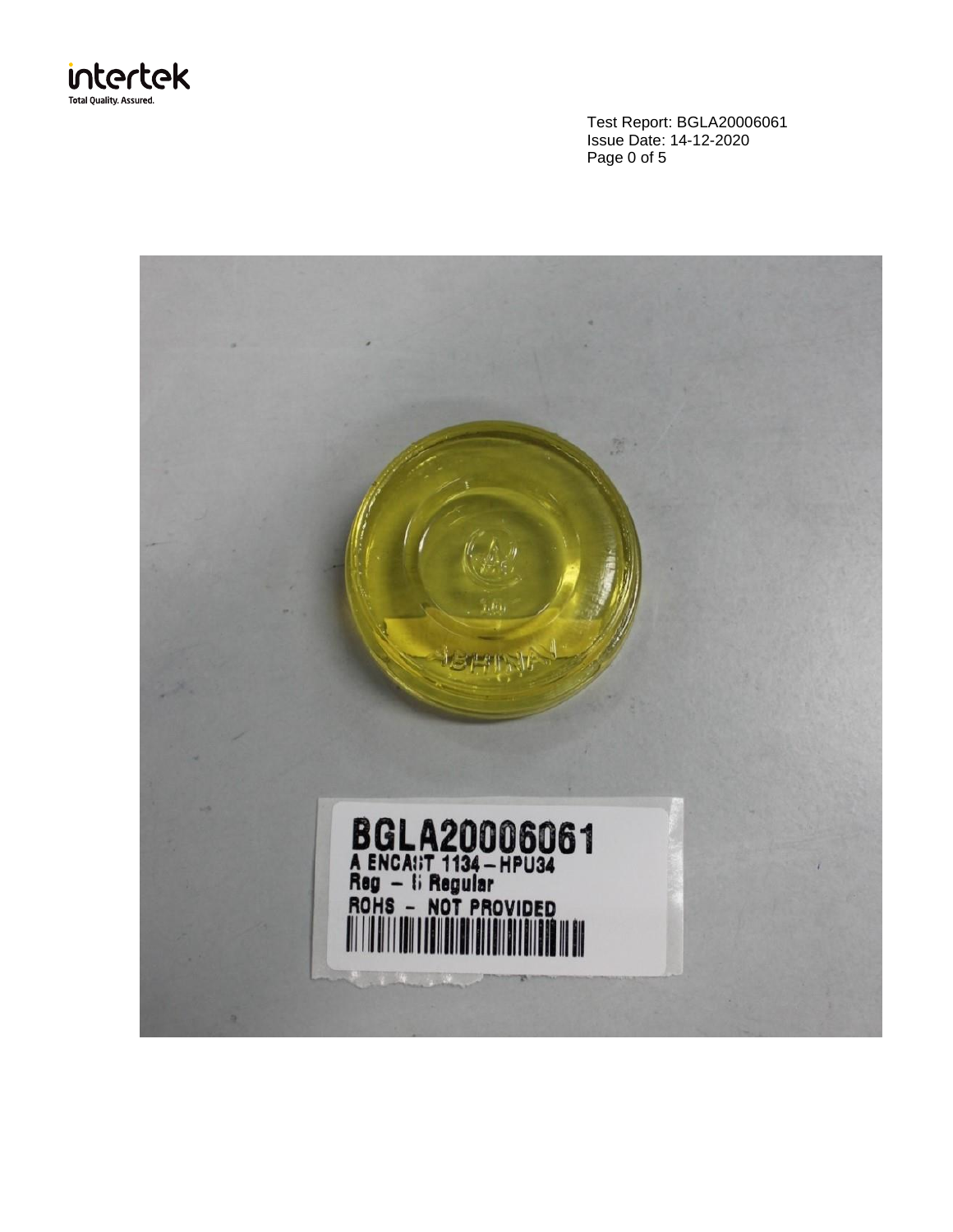

Test Report: BGLA20006061 Issue Date: 14-12-2020 Page 1 of 5

## **REPORT FROM INTERTEK INDIA PVT. LTD**

# Applicant: **RAND POLYPRODUCTS PVT. LTD/PUNE**

3A/2. Old Gate No. 1649, Village Ghotawade, Pune, Maharashtra, 412108, India

**ATT'N:** Nayak U.V, Rajiv Dongre,

Sample Description: The submitted samples said to be: One Piece of ENCAST 1134\_HPU34

Test Components: [A]: ENCAST 1134\_HPU34

| <b>Buyer</b>            |    | Not provided              |
|-------------------------|----|---------------------------|
| Color                   |    | [A]: ENCAST 1134_HPU34    |
| Qty.                    | ÷  | Not provided              |
| Batch no.               | ÷  | SS201201                  |
| Customer                |    | Not provided              |
| Manufacturer's name     | ÷. | Not provided              |
| Age group               | ÷. | Not provided              |
| Product stage           | ÷  | Not provided              |
| End use                 | ÷. | Not provided              |
| <b>Type</b>             |    | PU                        |
| Nature                  | t  | Solid Casting             |
| Country of destination  | ÷. | Not provided              |
| Date Received/Date Test | ٠  | 11 <sup>th</sup> Dec 2020 |
| Started                 |    |                           |

TESTS CONDUCTED:

As requested by the applicant, refer to attached page(s) for details.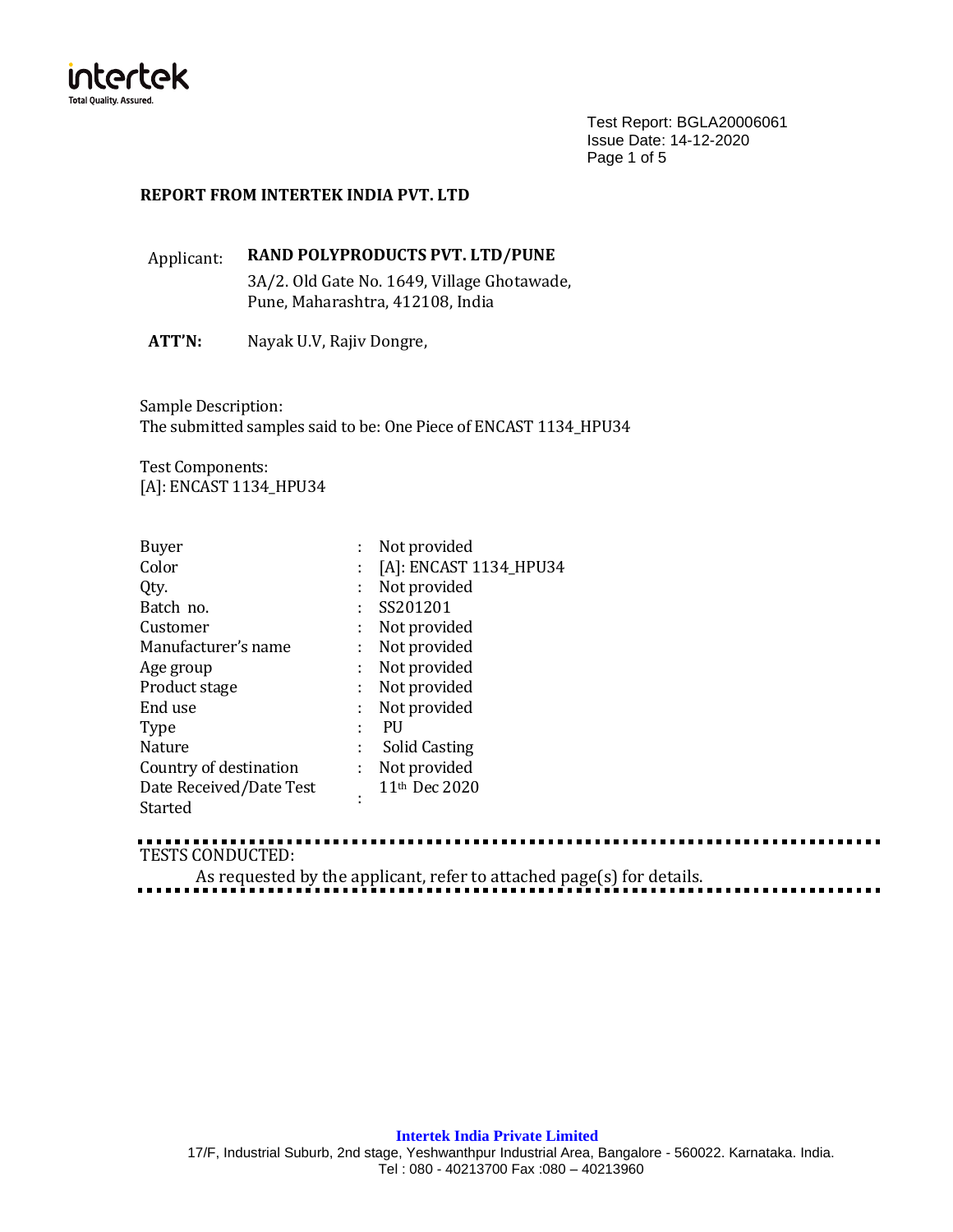

Test Report: BGLA20006061 Issue Date: 14-12-2020 Page 2 of 5

## **CONCLUSION:**

| <b>TESTED SAMPLE</b> | <b>STANDARD</b>                                                   | <b>RESULTS</b> |
|----------------------|-------------------------------------------------------------------|----------------|
|                      | RoHS Annex II of 2011/65/EU and<br>Amendment (EU) 2015/863 RoHS-3 | Pass           |

**AUTHORIZED BY FOR INTERTEK INDIA PRIVATE LIMITED [ANALYTICAL – BANGALORE]**

fol  $\sim$  1  $\rightarrow$ .

**AATHEESWARAN S Laboratory Manager - Analytical**

> **Intertek India Private Limited** 17/F, Industrial Suburb, 2nd stage, Yeshwanthpur Industrial Area, Bangalore - 560022. Karnataka. India. Tel : 080 - 40213700 Fax :080 – 40213960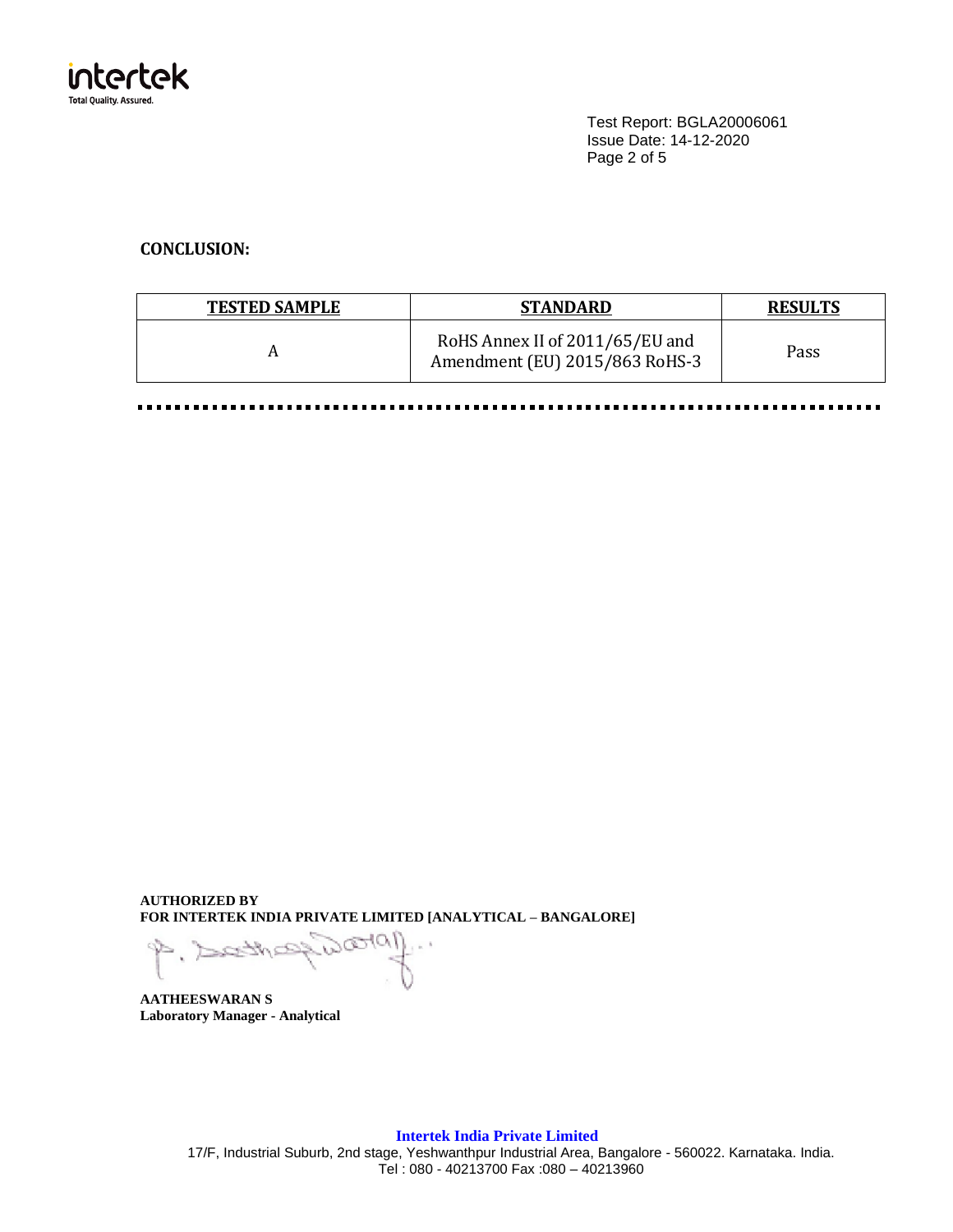

Test Report: BGLA20006061 Issue Date: 14-12-2020 Page 3 of 5

# **Test Result Summary :**

|                            |      | Test Method                                                                                                                                                                                       | <b>Result</b> | <b>RL</b>     |  |
|----------------------------|------|---------------------------------------------------------------------------------------------------------------------------------------------------------------------------------------------------|---------------|---------------|--|
| <b>Test Item</b>           | Unit |                                                                                                                                                                                                   | (A)           |               |  |
| <b>Heavy Metal</b>         |      |                                                                                                                                                                                                   |               |               |  |
| Cadmium (Cd) Content       | ppm  | With reference to IEC 62321-<br>5: 2013, by microwave or<br>acid digestion and<br>determined by ICP-OES.                                                                                          | <b>ND</b>     | 2             |  |
| Lead (Pb) Content          | ppm  | With reference to IEC 62321-<br>5:2013, by microwave or<br>acid digestion and<br>determined by ICP-OES.                                                                                           | ND            | 2             |  |
| Mercury (Hg) Content       | ppm  | With reference to IEC 62321-<br>4:2013+AMD1:2017, by<br>microwave or acid digestion<br>and determined by ICP-OES.                                                                                 | <b>ND</b>     | $\mathcal{L}$ |  |
| Chromium VI (Cr6+) Content | ppm  | With reference to IEC 62321-<br>7-2: 2017, organic solvent<br>was used to dissolve or swell<br>sample matrix, followed by<br>alkaline digestion and<br>determined by UV-Vis<br>Spectrophotometer. | ND.           | 1             |  |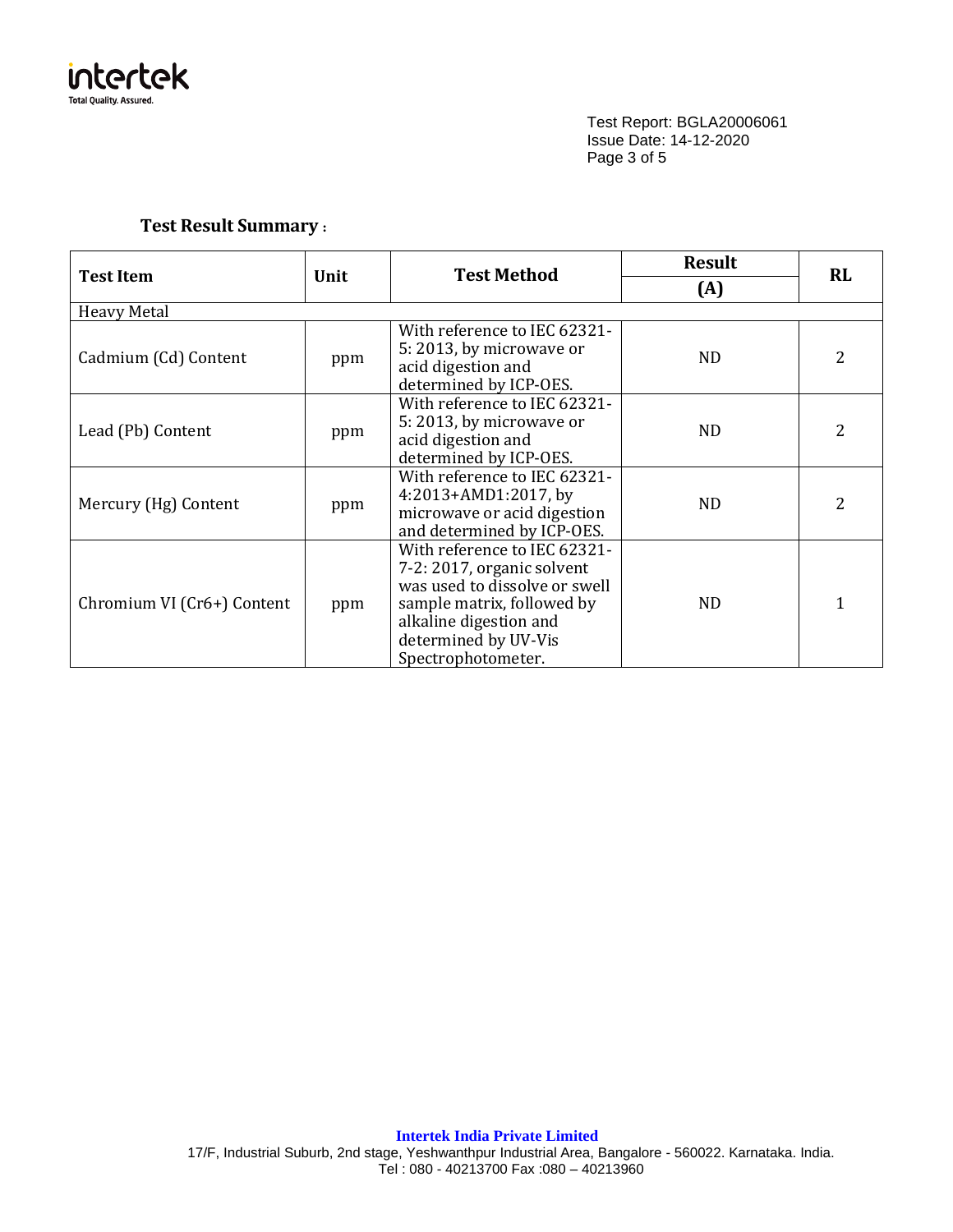

Test Report: BGLA20006061 Issue Date: 14-12-2020 Page 4 of 5

| <b>Test Item</b><br>Unit                             |     | <b>Test Method</b>                                                                                                    | <b>Result</b> | <b>RL</b> |
|------------------------------------------------------|-----|-----------------------------------------------------------------------------------------------------------------------|---------------|-----------|
| <b>Polybrominated Biphenyls (PBBs)</b>               |     |                                                                                                                       | (A)           |           |
| Monobrominated Biphenyls<br>(MonoBB)                 | ppm |                                                                                                                       | <b>ND</b>     | 5         |
| Dibrominated Biphenyls<br>(DiBB)                     | ppm |                                                                                                                       | ND            | 5         |
| <b>Tribrominated Biphenyls</b><br>(TriBB)            | ppm |                                                                                                                       | <b>ND</b>     | 5         |
| <b>Tetrabrominated Biphenyls</b><br>(TetraBB)        | ppm | With reference to IEC 62321-                                                                                          | <b>ND</b>     | 5         |
| Pentabrominated Biphenyls<br>(PentaBB)               | ppm | 6: 2015, by solvent<br>extraction and determined                                                                      | <b>ND</b>     | 5         |
| <b>Hexabrominated Biphenyls</b><br>(HexaBB)          | ppm | by GC-MS and further HPLC-<br>DAD confirmation when                                                                   | <b>ND</b>     | 5         |
| Heptabrominated Biphenyls<br>(HeptaBB)               | ppm | necessary.                                                                                                            | <b>ND</b>     | 5         |
| Octabrominated Biphenyls<br>(OctaBB)                 | ppm |                                                                                                                       | <b>ND</b>     | 5         |
| Nonabrominated Biphenyls<br>(NonaBB)                 | ppm |                                                                                                                       | <b>ND</b>     | 5         |
| <b>Decabrominated Biphenyl</b><br>(DecaBB)           | ppm |                                                                                                                       | <b>ND</b>     | 5         |
| <b>Polybrominated Diphenyl Ethers (PBDEs)</b>        |     |                                                                                                                       |               |           |
| Monobrominated Diphenyl<br>Ethers (MonoBDE)          | ppm |                                                                                                                       | <b>ND</b>     | 5         |
| <b>Dibrominated Diphenyl Ethers</b><br>(DiBDE)       | ppm |                                                                                                                       | <b>ND</b>     | 5         |
| <b>Tribrominated Diphenyl Ethers</b><br>(TriBDE)     | ppm |                                                                                                                       | <b>ND</b>     | 5         |
| <b>Tetrabrominated Diphenyl</b><br>Ethers (TetraBDE) | ppm | With reference to IEC 62321-                                                                                          | <b>ND</b>     | 5         |
| Pentabrominated Diphenyl<br>Ethers (PentaBDE)        | ppm | 6: 2015, by solvent<br>extraction and determined<br>by GC-MS and further HPLC-<br>DAD confirmation when<br>necessary. | <b>ND</b>     | 5         |
| <b>Hexabrominated Diphenyl</b><br>Ethers (HexaBDE)   | ppm |                                                                                                                       | <b>ND</b>     | 5         |
| Heptabrominated Diphenyl<br>Ethers (HeptaBDE)        | ppm |                                                                                                                       | <b>ND</b>     | 5         |
| <b>Octabrominated Diphenyl</b><br>Ethers (OctaBDE)   | ppm |                                                                                                                       | ND            | 5         |
| Nonabrominated Diphenyl<br>Ethers (NonaBDE)          | ppm |                                                                                                                       | ND            | 5         |
| Decabrominated Diphenyl Ether<br>(DecaBDE)           | ppm |                                                                                                                       | ND            | 5         |